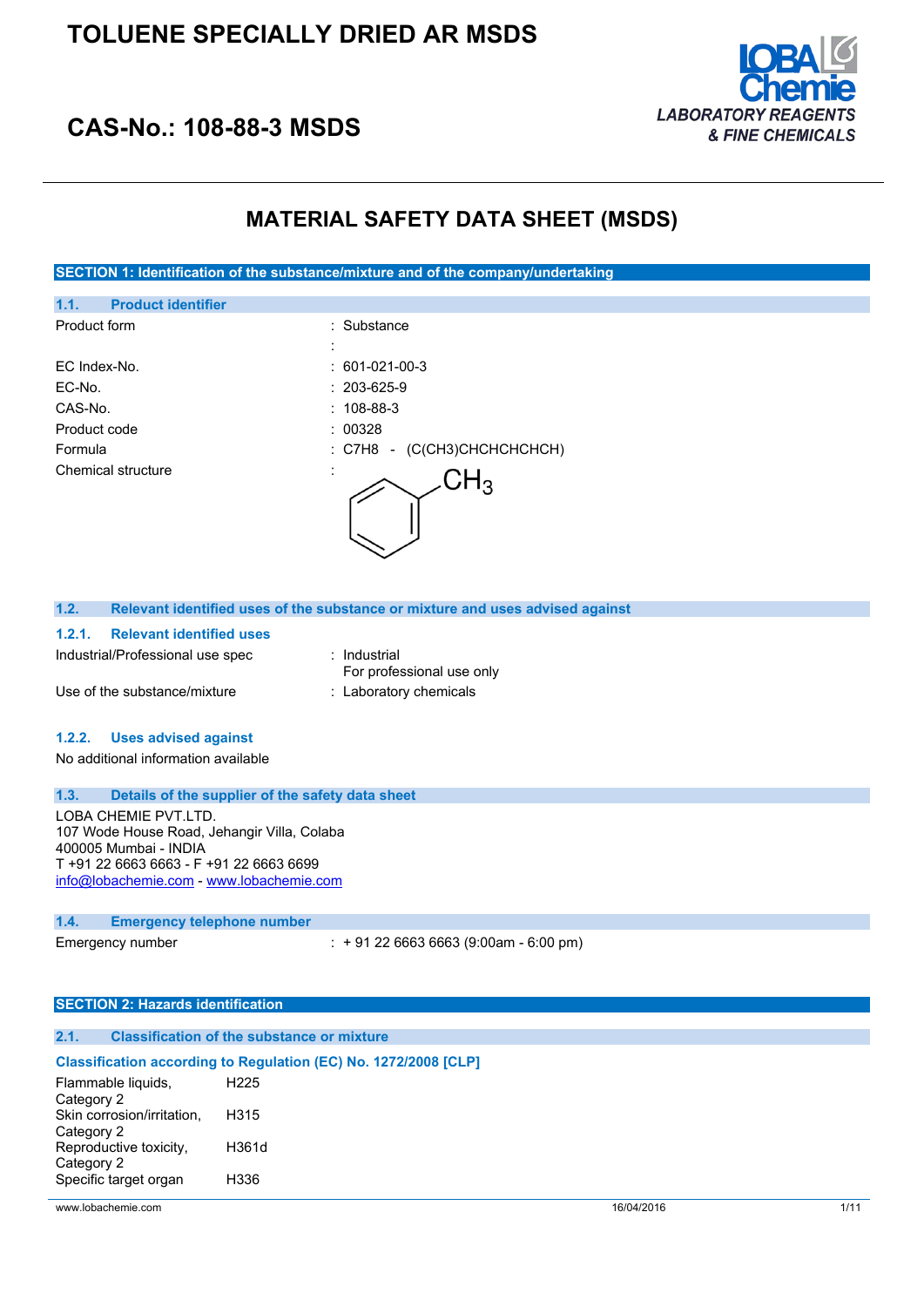Safety Data Sheet

toxicity — Single exposure, Category 3, Narcosis Specific target organ toxicity — Repeated exposure, Category 2 H373 Aspiration hazard, Category 1 H304

Full text of H statements : see section 16

#### **Classification according to Directive 67/548/EEC [DSD] or 1999/45/EC [DPD]**

Repr.Cat.3; R63 F; R11 Xn; R65 Xn; R48/20 Xi; R38 R67 Full text of R-phrases: see section 16

### **Adverse physicochemical, human health and environmental effects**

No additional information available

| 2.2. | <b>Label elements</b>                                                                 |                                                                                                                                                                                                                                                                                                                                                 |
|------|---------------------------------------------------------------------------------------|-------------------------------------------------------------------------------------------------------------------------------------------------------------------------------------------------------------------------------------------------------------------------------------------------------------------------------------------------|
|      | Labelling according to Regulation (EC) No. 1272/2008 [CLP]<br>Hazard pictograms (CLP) |                                                                                                                                                                                                                                                                                                                                                 |
|      |                                                                                       | GHS02<br>GHS07<br>GHS08                                                                                                                                                                                                                                                                                                                         |
|      | Signal word (CLP)                                                                     | : Danger                                                                                                                                                                                                                                                                                                                                        |
|      | Hazard statements (CLP)                                                               | : H225 - Highly flammable liquid and vapour.<br>H304 - May be fatal if swallowed and enters airways.<br>H315 - Causes skin irritation.<br>H336 - May cause drowsiness or dizziness.<br>H361d - Suspected of damaging the unborn child.<br>H373 - May cause damage to organs through prolonged or repeated exposure.                             |
|      | Precautionary statements (CLP)                                                        | : P210 - Keep away from heat, hot surfaces, sparks, open flames and other ignition<br>sources. No smoking.<br>P260 - Do not breathe vapours, dust, fume, gas.<br>P280 - Wear protective gloves, protective clothing, eye protection, face protection.<br>P301+P310 - IF SWALLOWED: Immediately call a doctor.<br>P331 - Do NOT induce vomiting. |

#### **2.3. Other hazards**

No additional information available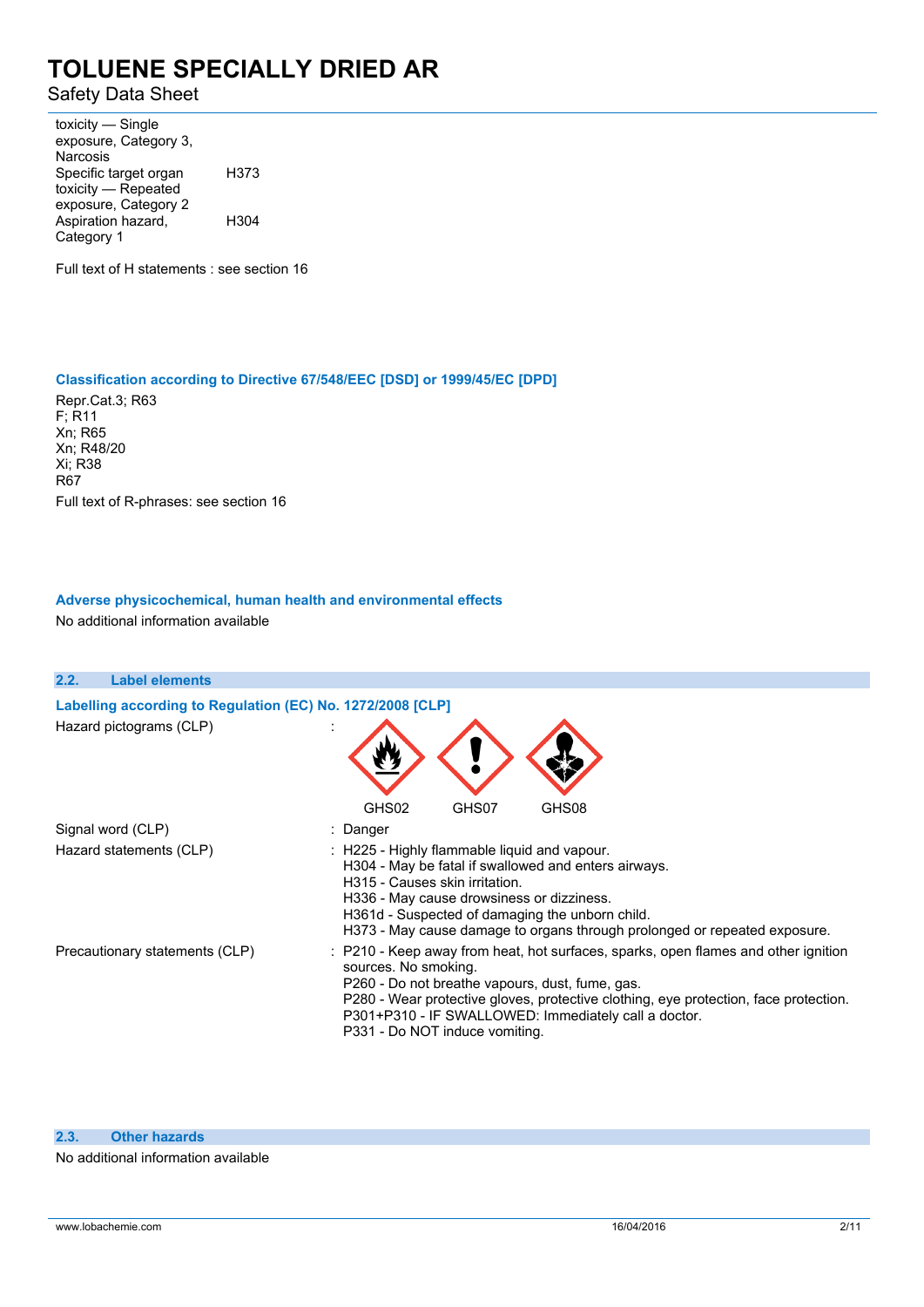Safety Data Sheet

| <b>SECTION 3: Composition/information on ingredients</b>            |                                                                                                                                                       |
|---------------------------------------------------------------------|-------------------------------------------------------------------------------------------------------------------------------------------------------|
| 3.1.<br><b>Substances</b>                                           |                                                                                                                                                       |
| Name                                                                | TOLUENE SPECIALLY DRIED AR                                                                                                                            |
| CAS-No.                                                             | 108-88-3                                                                                                                                              |
| EC-No.                                                              | 203-625-9                                                                                                                                             |
| EC Index-No.                                                        | 601-021-00-3                                                                                                                                          |
|                                                                     |                                                                                                                                                       |
| Full text of R- and H-statements: see section 16                    |                                                                                                                                                       |
| 3.2.<br><b>Mixtures</b>                                             |                                                                                                                                                       |
| Not applicable                                                      |                                                                                                                                                       |
| <b>SECTION 4: First aid measures</b>                                |                                                                                                                                                       |
| 4.1.<br><b>Description of first aid measures</b>                    |                                                                                                                                                       |
| First-aid measures after inhalation                                 | Remove person to fresh air and keep comfortable for breathing. Call a POISON<br>CENTER/doctor if you feel unwell.                                     |
| First-aid measures after skin contact                               | Wash with plenty of water/ Wash contaminated clothing before reuse. Get<br>medical advice/attention.                                                  |
| First-aid measures after eye contact                                | Rinse cautiously with water for several minutes. Remove contact lenses, if present<br>and easy to do. Continue rinsing. Get medical advice/attention. |
| First-aid measures after ingestion                                  | Immediately call a POISON CENTER/doctor. Rinse mouth.                                                                                                 |
| 4.2.<br>Most important symptoms and effects, both acute and delayed |                                                                                                                                                       |
| Symptoms/effects                                                    | : Causes damage to organs.                                                                                                                            |
| Symptoms/effects after inhalation                                   | : May cause respiratory irritation. May cause drowsiness or dizziness.                                                                                |
| Symptoms/effects after skin contact                                 | : Causes skin irritation.                                                                                                                             |
| Symptoms/effects after ingestion                                    | : May be fatal if swallowed and enters airways.                                                                                                       |
| 4.3.                                                                | Indication of any immediate medical attention and special treatment needed                                                                            |
| No additional information available                                 |                                                                                                                                                       |
| <b>SECTION 5: Firefighting measures</b>                             |                                                                                                                                                       |
| 5.1.<br><b>Extinguishing media</b>                                  |                                                                                                                                                       |
| Suitable extinguishing media                                        | : Carbon dioxide. Dry powder. Foam. Water spray.                                                                                                      |
| Unsuitable extinguishing media                                      | : Do not use extinguishing media containing water.                                                                                                    |
| 5.2.<br>Special hazards arising from the substance or mixture       |                                                                                                                                                       |
| Fire hazard                                                         | : Highly flammable liquid and vapour.                                                                                                                 |
| Explosion hazard                                                    | : May form flammable/explosive vapour-air mixture.                                                                                                    |
|                                                                     |                                                                                                                                                       |
| 5.3.<br><b>Advice for firefighters</b>                              |                                                                                                                                                       |
| Protection during firefighting                                      | : Do not enter fire area without proper protective equipment, including respiratory<br>protection.                                                    |
| <b>SECTION 6: Accidental release measures</b>                       |                                                                                                                                                       |
| 6.1.                                                                | Personal precautions, protective equipment and emergency procedures                                                                                   |
| General measures                                                    | : Remove ignition sources. Use special care to avoid static electric charges. No open<br>flames. No smoking.                                          |
| 6.1.1.<br>For non-emergency personnel                               |                                                                                                                                                       |
| <b>Emergency procedures</b>                                         | : Evacuate unnecessary personnel.                                                                                                                     |
| www.lobachemie.com                                                  | 16/04/2016<br>3/11                                                                                                                                    |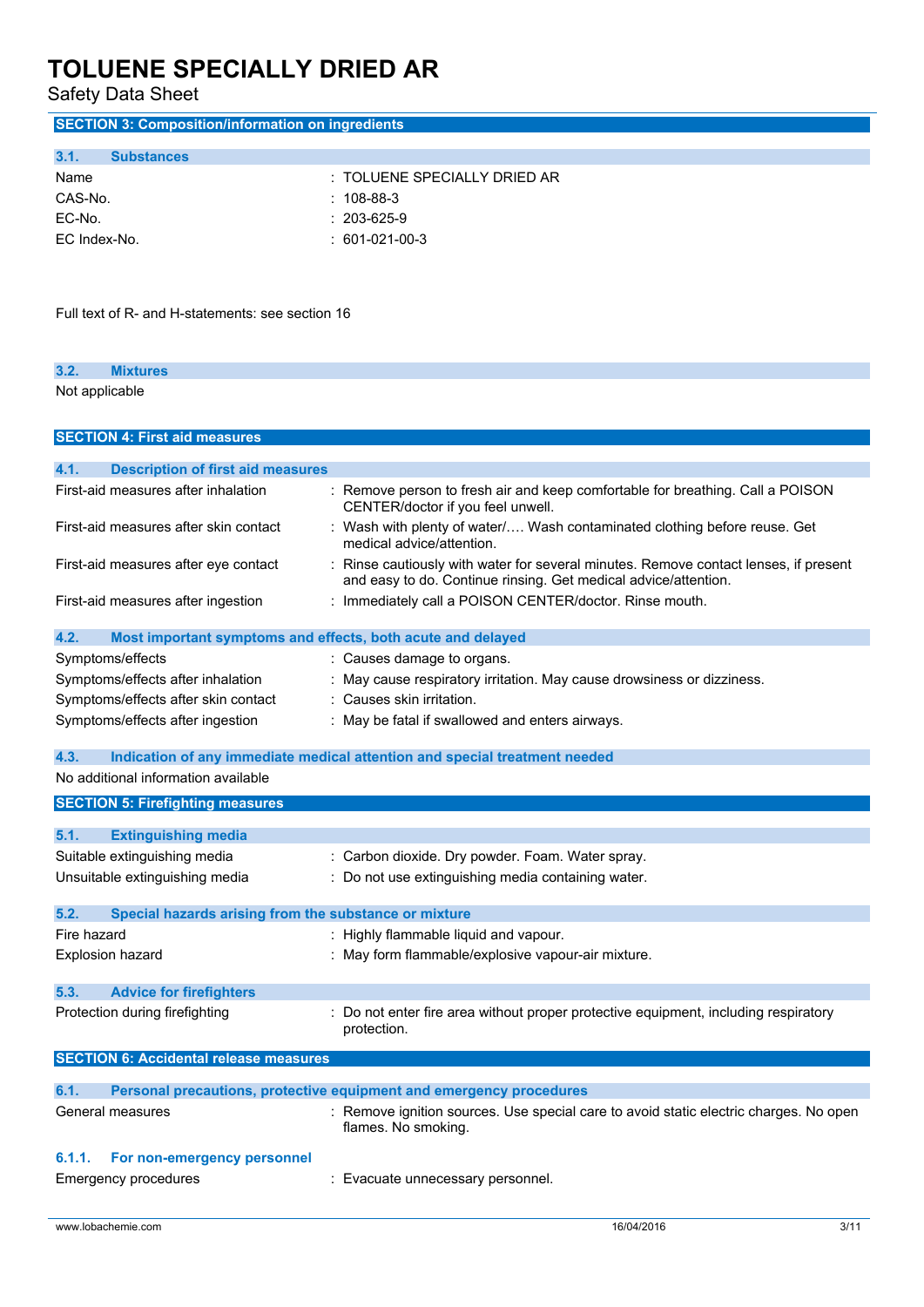Safety Data Sheet

| 6.1.2. | For emergency responders<br>Protective equipment<br><b>Emergency procedures</b> | : Use personal protective equipment as required.<br>: Ventilate area.                                                                                                                                                                                                          |
|--------|---------------------------------------------------------------------------------|--------------------------------------------------------------------------------------------------------------------------------------------------------------------------------------------------------------------------------------------------------------------------------|
| 6.2.   | <b>Environmental precautions</b>                                                |                                                                                                                                                                                                                                                                                |
|        | Avoid release to the environment.                                               |                                                                                                                                                                                                                                                                                |
| 6.3.   | Methods and material for containment and cleaning up                            |                                                                                                                                                                                                                                                                                |
|        | Methods for cleaning up                                                         | : On land, sweep or shovel into suitable containers. Collect spillage.                                                                                                                                                                                                         |
| 6.4.   | <b>Reference to other sections</b>                                              |                                                                                                                                                                                                                                                                                |
|        | No additional information available                                             |                                                                                                                                                                                                                                                                                |
|        | <b>SECTION 7: Handling and storage</b>                                          |                                                                                                                                                                                                                                                                                |
|        |                                                                                 |                                                                                                                                                                                                                                                                                |
| 7.1.   | <b>Precautions for safe handling</b>                                            |                                                                                                                                                                                                                                                                                |
|        | Additional hazards when processed<br>Precautions for safe handling              | : Handle empty containers with care because residual vapours are flammable.<br>: Keep away from sources of ignition - No smoking. Use only non-sparking tools.<br>Avoid contact with skin and eyes. Use only outdoors or in a well-ventilated area. Do<br>not breathe vapours. |
|        | Hygiene measures                                                                | Wash hands and other exposed areas with mild soap and water before eating,<br>drinking or smoking and when leaving work. Do not eat, drink or smoke when using<br>this product.                                                                                                |
| 7.2.   | <b>Conditions for safe storage, including any incompatibilities</b>             |                                                                                                                                                                                                                                                                                |
|        | <b>Technical measures</b>                                                       | : Proper grounding procedures to avoid static electricity should be followed.<br>Ground/bond container and receiving equipment.                                                                                                                                                |
|        | Storage conditions                                                              | Keep in fireproof place. Keep container tightly closed.                                                                                                                                                                                                                        |
|        | Incompatible materials                                                          | Heat sources.                                                                                                                                                                                                                                                                  |
| 7.3.   | <b>Specific end use(s)</b>                                                      |                                                                                                                                                                                                                                                                                |
|        | No additional information available                                             |                                                                                                                                                                                                                                                                                |
|        | <b>SECTION 8: Exposure controls/personal protection</b>                         |                                                                                                                                                                                                                                                                                |
| 8.1.   | <b>Control parameters</b>                                                       |                                                                                                                                                                                                                                                                                |

No additional information available

| 8.2.<br><b>Exposure controls</b>                              |                                                                                                                                                                               |  |  |  |
|---------------------------------------------------------------|-------------------------------------------------------------------------------------------------------------------------------------------------------------------------------|--|--|--|
| Hand protection                                               | : Protective gloves                                                                                                                                                           |  |  |  |
| Eye protection                                                | : Chemical goggles or safety glasses                                                                                                                                          |  |  |  |
| Skin and body protection                                      | : Wear suitable protective clothing                                                                                                                                           |  |  |  |
| Respiratory protection                                        | : Where exposure through inhalation may occur from use, respiratory protection<br>equipment is recommended. In case of inadequate ventilation wear respiratory<br>protection. |  |  |  |
|                                                               | <b>SECTION 9: Physical and chemical properties</b>                                                                                                                            |  |  |  |
| 9.1.<br>Information on basic physical and chemical properties |                                                                                                                                                                               |  |  |  |
| <b>Physical state</b>                                         | $:$ Liquid                                                                                                                                                                    |  |  |  |
| Molecular mass                                                | : 92.14 g/mol                                                                                                                                                                 |  |  |  |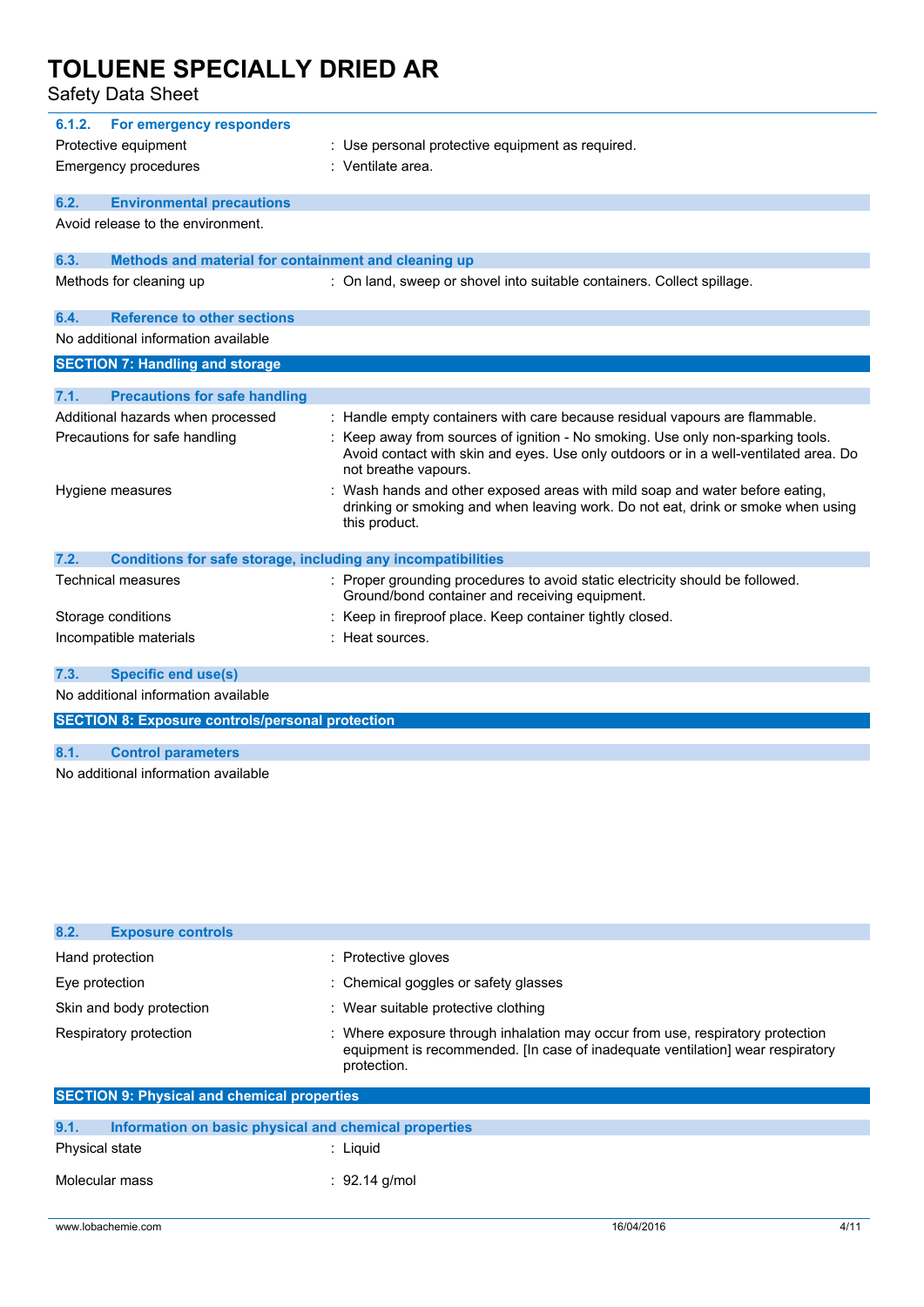### Safety Data Sheet

| Colour                                                                  | : Clear Colorless.                                                  |
|-------------------------------------------------------------------------|---------------------------------------------------------------------|
| Odour                                                                   | : aromatic benzene-like.                                            |
| Odour threshold                                                         | : No data available                                                 |
| pH                                                                      | : No data available                                                 |
| Relative evaporation rate (butylacetate=1) : 2.24                       |                                                                     |
| Melting point                                                           | $: -93 °C$                                                          |
| Freezing point                                                          | : No data available                                                 |
| Boiling point                                                           | : $110 - 111$ °C                                                    |
| Flash point                                                             | : $4^{\circ}$ C                                                     |
| Auto-ignition temperature                                               | : 535 °C                                                            |
| Decomposition temperature                                               | : No data available                                                 |
| Flammability (solid, gas)                                               | : Flammable<br>Highly flammable liquid and vapour.                  |
| Vapour pressure                                                         | $: 22$ at 20 $^{\circ}$ C                                           |
| Relative vapour density at 20 °C                                        | : 3.14                                                              |
| Relative density                                                        | : No data available                                                 |
| Density<br>Solubility                                                   | : $0.86$ g/cm <sup>3</sup><br>: Water: 0.05 @ 20°C (gm/100gm water) |
| Log Pow                                                                 | : No data available                                                 |
| Viscosity, kinematic                                                    | : No data available                                                 |
| Viscosity, dynamic                                                      | : No data available                                                 |
| Explosive properties                                                    | : No data available                                                 |
| Oxidising properties                                                    | : No data available                                                 |
| <b>Explosive limits</b>                                                 | $: 0.012 - 0.07$ vol %                                              |
| <b>Other information</b><br>9.2.<br>No additional information available |                                                                     |
| <b>SECTION 10: Stability and reactivity</b>                             |                                                                     |
| 10.1.<br><b>Reactivity</b>                                              |                                                                     |
| No additional information available                                     |                                                                     |
|                                                                         |                                                                     |
| 10.2.<br><b>Chemical stability</b>                                      |                                                                     |
| Stable under normal conditions.                                         |                                                                     |
| <b>Possibility of hazardous reactions</b><br>10.3.                      |                                                                     |

No additional information available

### **10.4. Conditions to avoid**

Open flame. Heat. Sparks.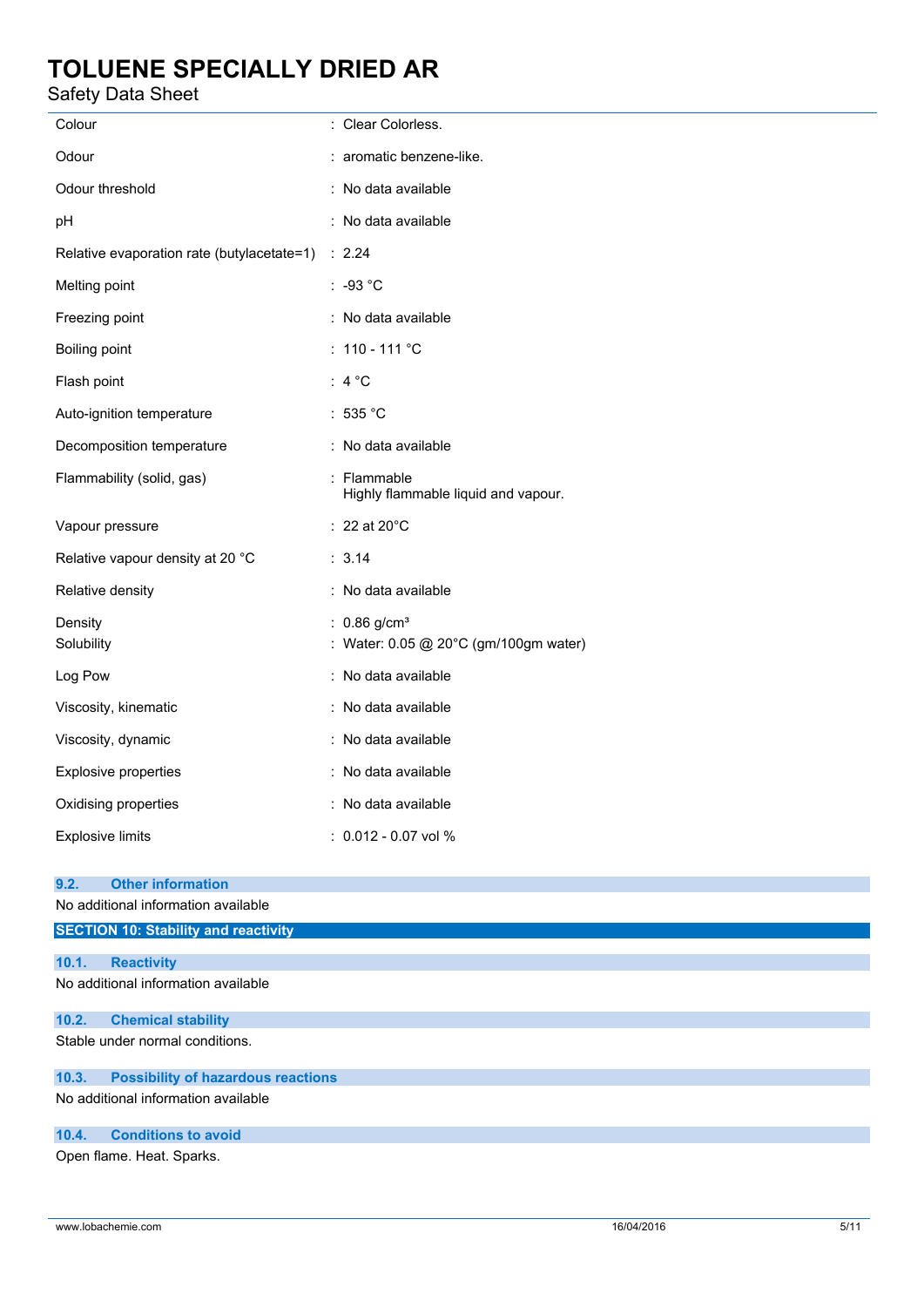Safety Data Sheet

| <b>Incompatible materials</b><br>10.5.                                               |                                                                      |
|--------------------------------------------------------------------------------------|----------------------------------------------------------------------|
| No additional information available                                                  |                                                                      |
|                                                                                      |                                                                      |
| 10.6.<br><b>Hazardous decomposition products</b>                                     |                                                                      |
| May release flammable gases.                                                         |                                                                      |
| <b>SECTION 11: Toxicological information</b>                                         |                                                                      |
| 11.1.<br>Information on toxicological effects                                        |                                                                      |
| Acute toxicity                                                                       | : Not classified                                                     |
|                                                                                      |                                                                      |
|                                                                                      |                                                                      |
| Skin corrosion/irritation                                                            | : Causes skin irritation.                                            |
| Serious eye damage/irritation                                                        | : Not classified                                                     |
| Respiratory or skin sensitisation                                                    | : Not classified                                                     |
| Germ cell mutagenicity                                                               | Not classified<br>: Not classified                                   |
| Carcinogenicity                                                                      |                                                                      |
| Reproductive toxicity                                                                | : Suspected of damaging the unborn child.                            |
| STOT-single exposure                                                                 | : May cause drowsiness or dizziness.                                 |
|                                                                                      |                                                                      |
| STOT-repeated exposure                                                               | : May cause damage to organs through prolonged or repeated exposure. |
|                                                                                      |                                                                      |
| Aspiration hazard                                                                    | : May be fatal if swallowed and enters airways.                      |
|                                                                                      |                                                                      |
|                                                                                      |                                                                      |
| <b>SECTION 12: Ecological information</b>                                            |                                                                      |
| 12.1.<br><b>Toxicity</b>                                                             |                                                                      |
| No additional information available                                                  |                                                                      |
|                                                                                      |                                                                      |
|                                                                                      |                                                                      |
|                                                                                      |                                                                      |
|                                                                                      |                                                                      |
| 12.2.<br><b>Persistence and degradability</b><br>No additional information available |                                                                      |
|                                                                                      |                                                                      |
| 12.3.<br><b>Bioaccumulative potential</b>                                            |                                                                      |
| No additional information available                                                  |                                                                      |
|                                                                                      |                                                                      |
| 12.4.<br><b>Mobility in soil</b>                                                     |                                                                      |
| No additional information available                                                  |                                                                      |
| 12.5.<br><b>Results of PBT and vPvB assessment</b>                                   |                                                                      |

No additional information available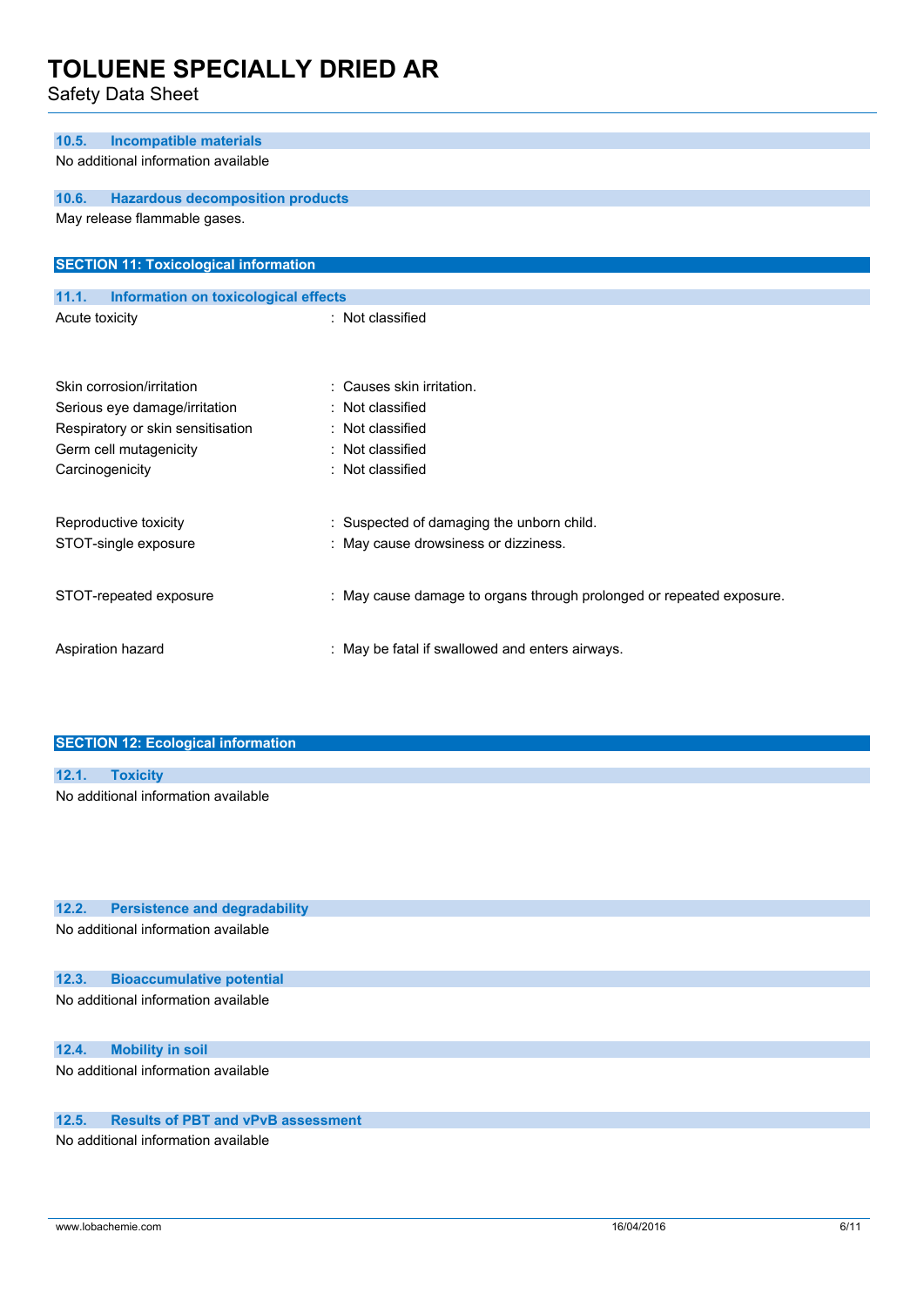Safety Data Sheet

| <b>Other adverse effects</b><br>12.6.                                                                |                                                                                                                                                                                                                                                                                       |  |
|------------------------------------------------------------------------------------------------------|---------------------------------------------------------------------------------------------------------------------------------------------------------------------------------------------------------------------------------------------------------------------------------------|--|
| No additional information available                                                                  |                                                                                                                                                                                                                                                                                       |  |
| <b>SECTION 13: Disposal considerations</b>                                                           |                                                                                                                                                                                                                                                                                       |  |
| <b>Waste treatment methods</b><br>13.1.                                                              |                                                                                                                                                                                                                                                                                       |  |
| Product/Packaging disposal<br>recommendations<br>Additional information<br>Ecology - waste materials | : Dispose of contents/container to hazardous or special waste collection point, in<br>accordance with local, regional, national and/or international regulation.<br>: Handle empty containers with care because residual vapours are flammable.<br>: Hazardous waste due to toxicity. |  |
| <b>SECTION 14: Transport information</b>                                                             |                                                                                                                                                                                                                                                                                       |  |
| In accordance with ADR / RID / IMDG / IATA / ADN                                                     |                                                                                                                                                                                                                                                                                       |  |
| 14.1.<br>UN number                                                                                   |                                                                                                                                                                                                                                                                                       |  |

| : 1294                                         |
|------------------------------------------------|
| : 1294                                         |
| : 1294                                         |
| : 1294                                         |
| : 1294                                         |
|                                                |
|                                                |
| : TOLUENE                                      |
| : TOLUENE                                      |
| : Toluene                                      |
| : TOLUENE                                      |
| : TOLUENE                                      |
| : UN 1294 TOLUENE, 3, II, $(D/E)$              |
| : UN 1294 TOLUENE, 3, II ( $7^{\circ}$ C c.c.) |
| : UN 1294 Toluene, 3, II                       |
| : UN 1294 TOLUENE, 3, II                       |
| : UN 1294 TOLUENE, 3, II                       |
|                                                |

### **14.3. Transport hazard class(es)**

| <b>ADR</b>                       |     |
|----------------------------------|-----|
| Transport hazard class(es) (ADR) | : 3 |
| Danger labels (ADR)              | : 3 |



### **IMDG**

| Transport hazard class(es) (IMDG) | : 3 |
|-----------------------------------|-----|
| Danger labels (IMDG)              | : 3 |

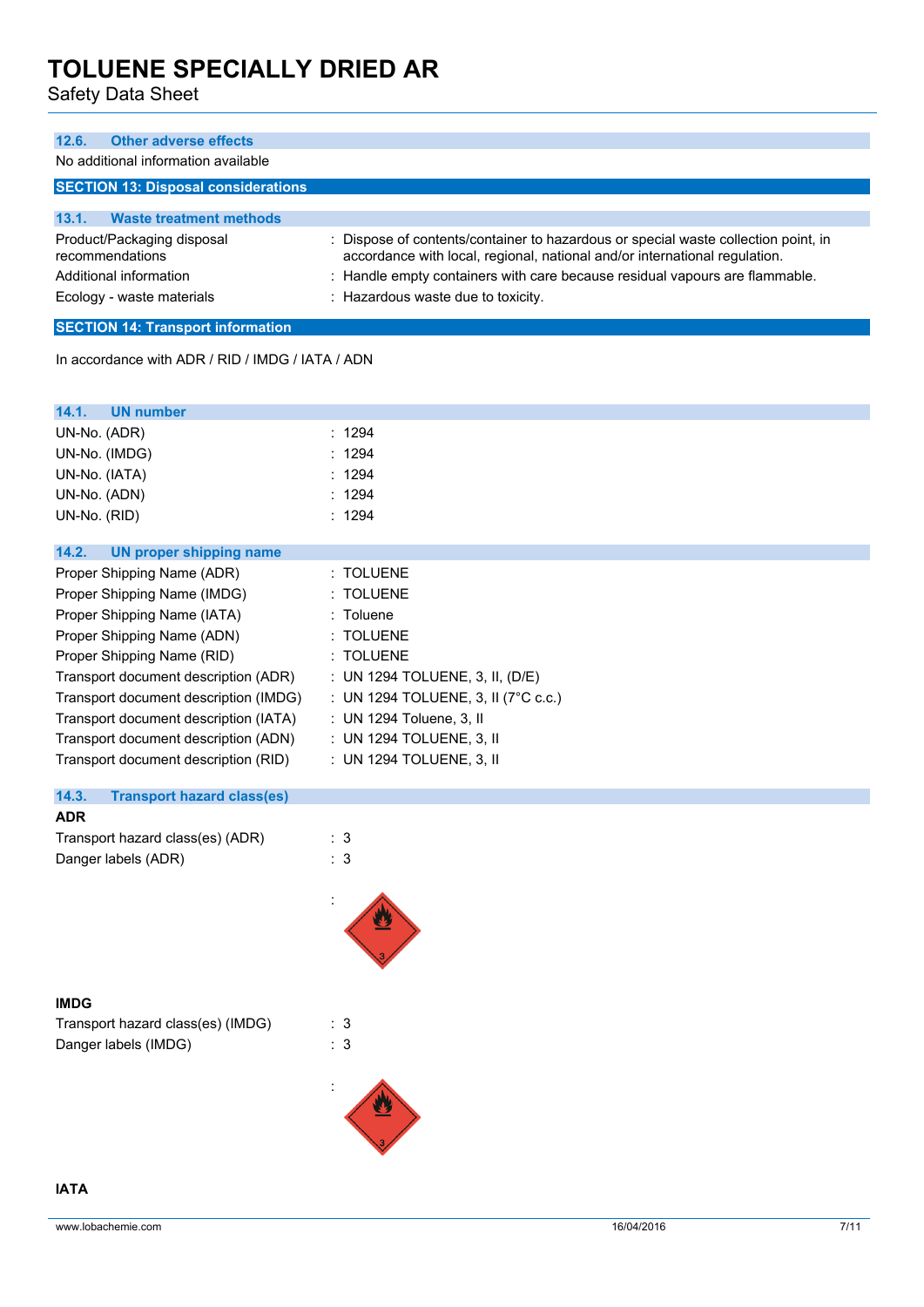Safety Data Sheet

| Transport hazard class(es) (IATA)<br>Hazard labels (IATA)    | : 3<br>: 3                               |
|--------------------------------------------------------------|------------------------------------------|
|                                                              |                                          |
| <b>ADN</b>                                                   |                                          |
| Transport hazard class(es) (ADN)                             | : 3                                      |
| Danger labels (ADN)                                          | : 3                                      |
|                                                              |                                          |
|                                                              |                                          |
| <b>RID</b>                                                   |                                          |
| Transport hazard class(es) (RID)                             | $\therefore$ 3                           |
| Danger labels (RID)                                          | $\therefore$ 3                           |
|                                                              |                                          |
|                                                              |                                          |
|                                                              |                                          |
|                                                              |                                          |
|                                                              |                                          |
|                                                              |                                          |
| 14.4.<br><b>Packing group</b>                                |                                          |
| Packing group (ADR)                                          | $\colon \, \mathrm{I\!I}$                |
| Packing group (IMDG)                                         | $\colon \, \mathrm{I\!I}$                |
| Packing group (IATA)                                         | $\therefore$ H                           |
| Packing group (ADN)                                          | $\therefore$ H                           |
| Packing group (RID)                                          | $\therefore$ H                           |
| 14.5.<br><b>Environmental hazards</b>                        |                                          |
| Dangerous for the environment                                | : No                                     |
| Marine pollutant                                             | : No                                     |
| Other information                                            | : No supplementary information available |
|                                                              |                                          |
| 14.6.<br><b>Special precautions for user</b>                 |                                          |
| - Overland transport                                         |                                          |
| Classification code (ADR)                                    | : F1                                     |
| Limited quantities (ADR)                                     | : 11                                     |
| Excepted quantities (ADR)                                    | $\therefore$ E2                          |
| Packing instructions (ADR)                                   | : P001, IBC02, R001                      |
| Mixed packing provisions (ADR)                               | : MP19                                   |
| Portable tank and bulk container                             | : T4                                     |
| instructions (ADR)                                           |                                          |
| Portable tank and bulk container special<br>provisions (ADR) | :TP1                                     |
| Tank code (ADR)                                              | $:$ LGBF                                 |
| Vehicle for tank carriage                                    | $:$ FL                                   |

Transport category (ADR) : 2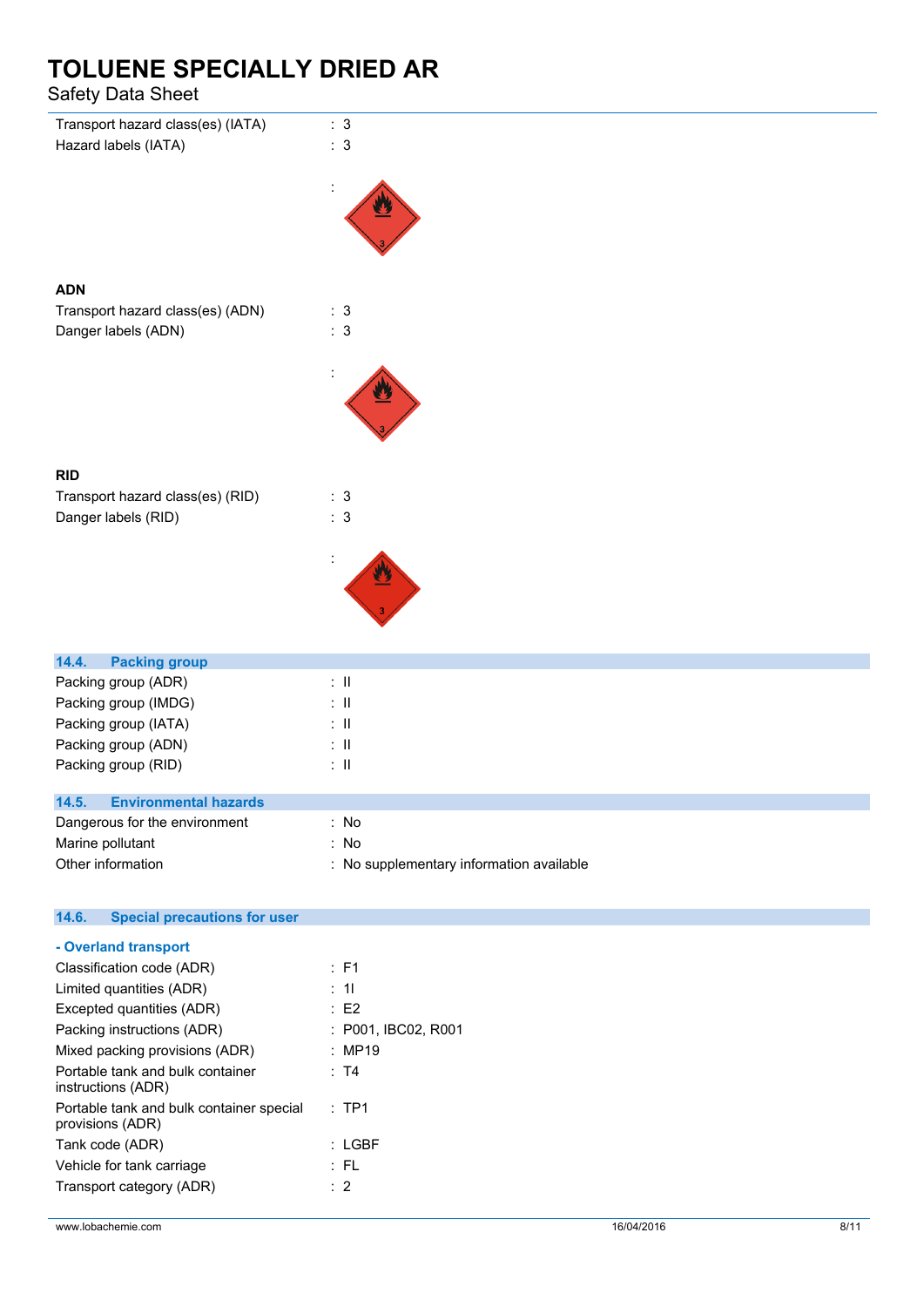Safety Data Sheet

| Special provisions for carriage - Operation : S2, S20<br>(ADR) |                                                                                                                             |
|----------------------------------------------------------------|-----------------------------------------------------------------------------------------------------------------------------|
| Hazard identification number (Kemler No.)                      | : 33                                                                                                                        |
| Orange plates                                                  | 33<br>1294                                                                                                                  |
| Tunnel restriction code (ADR)<br>EAC code                      | : D/E<br>: 3YE                                                                                                              |
| - Transport by sea                                             |                                                                                                                             |
| Limited quantities (IMDG)                                      | : 1L                                                                                                                        |
| Excepted quantities (IMDG)                                     | E2                                                                                                                          |
| Packing instructions (IMDG)                                    | : P <sub>001</sub>                                                                                                          |
| IBC packing instructions (IMDG)                                | : IBCO2                                                                                                                     |
| Tank instructions (IMDG)                                       | : T4                                                                                                                        |
| Tank special provisions (IMDG)                                 | $:$ TP1                                                                                                                     |
| EmS-No. (Fire)                                                 | $: F-E$                                                                                                                     |
| EmS-No. (Spillage)                                             | $: S-D$                                                                                                                     |
| Stowage category (IMDG)                                        | $\therefore$ B                                                                                                              |
| Flash point (IMDG)                                             | : $7^{\circ}$ C c.c.                                                                                                        |
| Properties and observations (IMDG)                             | : Colourless liquid with a benzene-like odour. Flashpoint: 7°C c.c. Explosive limits:<br>1.27% to 7% Immiscible with water. |
| MFAG-No                                                        | : 130                                                                                                                       |
| - Air transport                                                |                                                                                                                             |
| PCA Excepted quantities (IATA)                                 | $\therefore$ E2                                                                                                             |
| PCA Limited quantities (IATA)                                  | : Y341                                                                                                                      |
| PCA limited quantity max net quantity<br>(IATA)                | : 1L                                                                                                                        |
| PCA packing instructions (IATA)                                | :353                                                                                                                        |
| PCA max net quantity (IATA)                                    | : 5L                                                                                                                        |
| CAO packing instructions (IATA)                                | : 364                                                                                                                       |
| CAO max net quantity (IATA)                                    | : 60L                                                                                                                       |
| ERG code (IATA)                                                | : 3L                                                                                                                        |
| - Inland waterway transport                                    |                                                                                                                             |
| Classification code (ADN)                                      | $:$ F1                                                                                                                      |
| Limited quantities (ADN)                                       | : 1L                                                                                                                        |
| Excepted quantities (ADN)                                      | $\therefore$ E2                                                                                                             |
| Carriage permitted (ADN)                                       | : T                                                                                                                         |
| Equipment required (ADN)                                       | $:$ PP, EX, A                                                                                                               |
| Ventilation (ADN)                                              | : VE01                                                                                                                      |
| Number of blue cones/lights (ADN)                              | $\therefore$ 1                                                                                                              |
| - Rail transport                                               |                                                                                                                             |
| Classification code (RID)                                      | $:$ F1                                                                                                                      |
| Limited quantities (RID)                                       | : 1L                                                                                                                        |
| Excepted quantities (RID)                                      | : E2                                                                                                                        |
| Packing instructions (RID)                                     | : P001, IBC02, R001                                                                                                         |
| Mixed packing provisions (RID)                                 | : MP19                                                                                                                      |
| Portable tank and bulk container                               | : T4                                                                                                                        |
| instructions (RID)                                             |                                                                                                                             |
| Portable tank and bulk container special<br>provisions (RID)   | $:$ TP1                                                                                                                     |
| Tank codes for RID tanks (RID)                                 | : LGBF                                                                                                                      |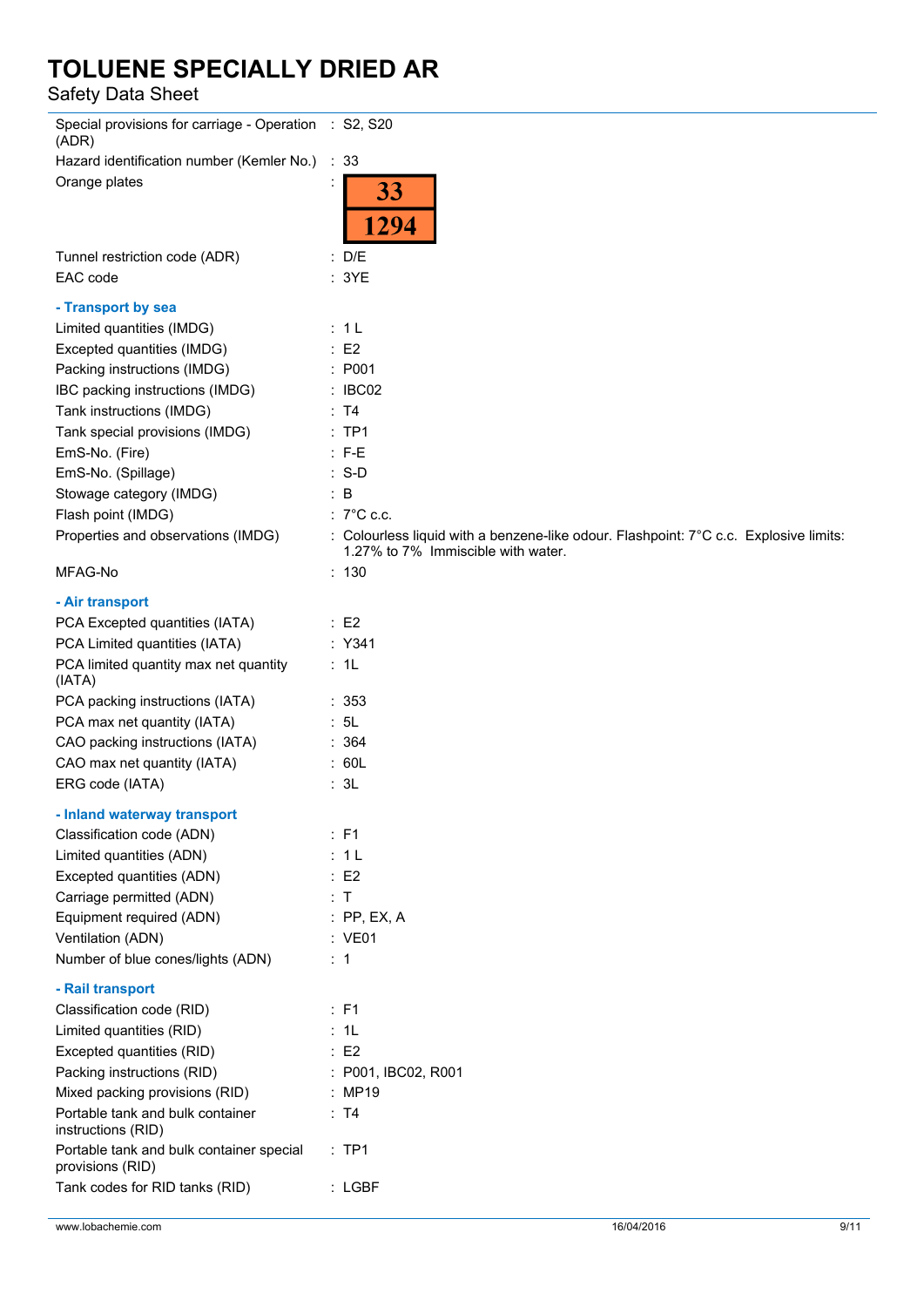Safety Data Sheet

| Transport category (RID)              | $\cdot$ 2        |
|---------------------------------------|------------------|
| Colis express (express parcels) (RID) | $\therefore$ CE7 |
| Hazard identification number (RID)    | : 33             |

**14.7. Transport in bulk according to Annex II of MARPOL 73/78 and the IBC Code**

Not applicable

**SECTION 15: Regulatory information**

**15.1. Safety, health and environmental regulations/legislation specific for the substance or mixture**

#### **15.1.1. EU-Regulations**

No REACH Annex XVII restrictions

TOLUENE SPECIALLY DRIED AR is not on the REACH Candidate List TOLUENE SPECIALLY DRIED AR is not on the REACH Annex XIV List

#### **15.1.2. National regulations**

#### **Germany**

| Reference to AwSV                                                                       | : Water hazard class (WGK) 2, significant hazard to water (Classification according to<br>AwSV: ID No. 194)                                  |
|-----------------------------------------------------------------------------------------|----------------------------------------------------------------------------------------------------------------------------------------------|
| 12th Ordinance Implementing the Federal<br>Immission Control Act - 12. BlmSchV          | : Is not subject of the 12. BlmSchV (Hazardous Incident Ordinance)                                                                           |
| <b>Netherlands</b>                                                                      |                                                                                                                                              |
| SZW-lijst van kankerverwekkende stoffen                                                 | : The substance is not listed                                                                                                                |
| SZW-lijst van mutagene stoffen                                                          | : The substance is not listed                                                                                                                |
| NIET-limitatieve lijst van voor de<br>voortplanting giftige stoffen - Borstvoeding      | : The substance is not listed                                                                                                                |
| NIET-limitatieve lijst van voor de<br>voortplanting giftige stoffen -<br>Vruchtbaarheid | : The substance is not listed                                                                                                                |
| NIET-limitatieve lijst van voor de<br>voortplanting giftige stoffen - Ontwikkeling      | : TOLUENE SPECIALLY DRIED AR is listed                                                                                                       |
| <b>Denmark</b>                                                                          |                                                                                                                                              |
| Class for fire hazard                                                                   | $\therefore$ Class I-1                                                                                                                       |
| Store unit                                                                              | $: 1$ liter                                                                                                                                  |
| <b>Classification remarks</b>                                                           | $\pm$ F <flam. 2="" lig.="">: Emergency management quidelines for the storage of flammable<br/>liquids must be followed</flam.>              |
| Recommendations Danish Regulation                                                       | : Young people below the age of 18 years are not allowed to use the product                                                                  |
|                                                                                         | Pregnant/breastfeeding women working with the product must not be in direct<br>contact with the product                                      |
|                                                                                         | The requirements from the Danish Working Environment Authorities regarding work<br>with carcinogens must be followed during use and disposal |